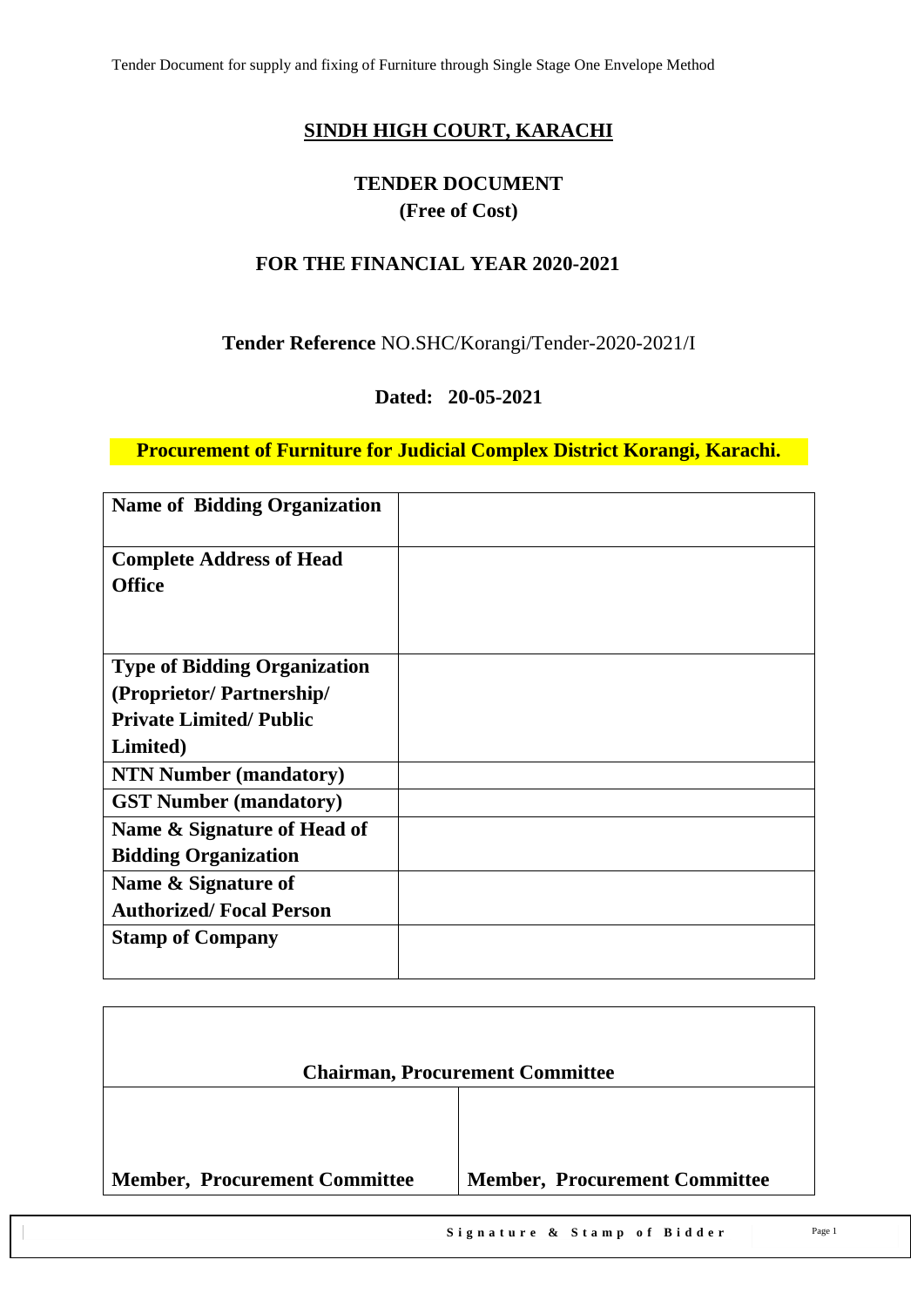# **Table of Contents**

| 1. |  |
|----|--|
| 2. |  |
| 3. |  |
| 4. |  |
| 5. |  |
| 6. |  |
| 7. |  |
| 8. |  |
| 9. |  |
|    |  |
|    |  |
|    |  |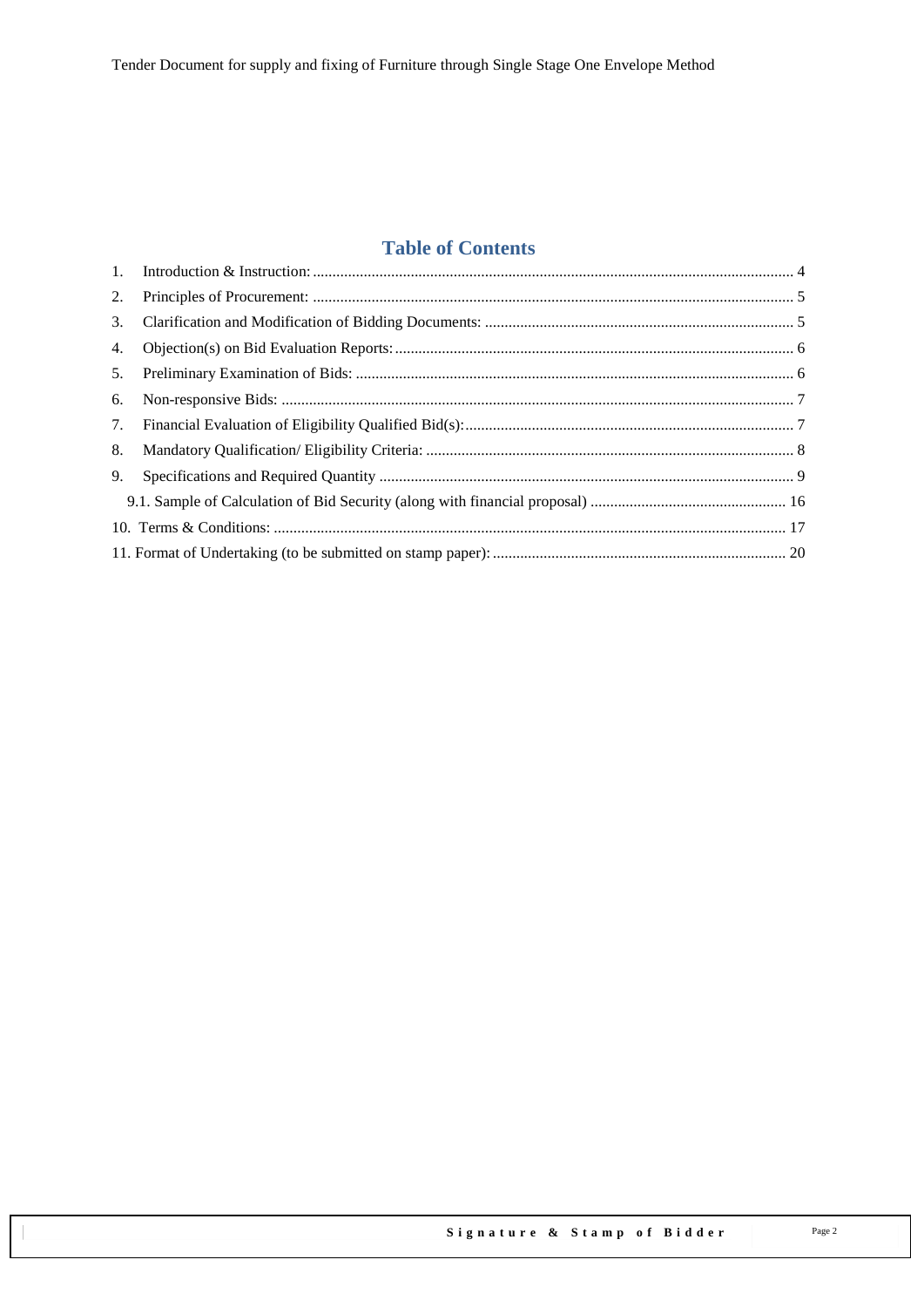| Tender Reference No. | Dated: --05-2021 |
|----------------------|------------------|
|                      |                  |

**To,** 

**The Learned Registrar, Sindh High Court, Karachi.**

Respected Sir,

We, the undersigned, offer to provide our services for **"Procurement of Furniture for Judicial Complex Korangi, Karachi"**, as a Bid, sealed in an envelope. **Mr. \_\_\_\_\_\_\_\_\_\_\_\_\_\_\_\_\_\_\_** holding **CNIC No. \_\_\_\_\_\_\_\_\_\_\_\_\_\_\_\_\_\_\_\_\_\_** has been authorized to attend the Bid Meetings on behalf of our organization.

We understand that Sindh High Court is not bound to accept any Proposal you receive and reserves the right to accept or reject any offer and to annul the bidding process and reject all proposals without assigning any reason or having to owe any explanation whatsoever.

The decision of Purchase Committee shall be final and cannot be challenged on any ground at any forum and the Purchase Committee will not be liable for any loss or damage to any party acting in reliance thereon. Sincerely,

**Name: Designation: Name of Company Dated:**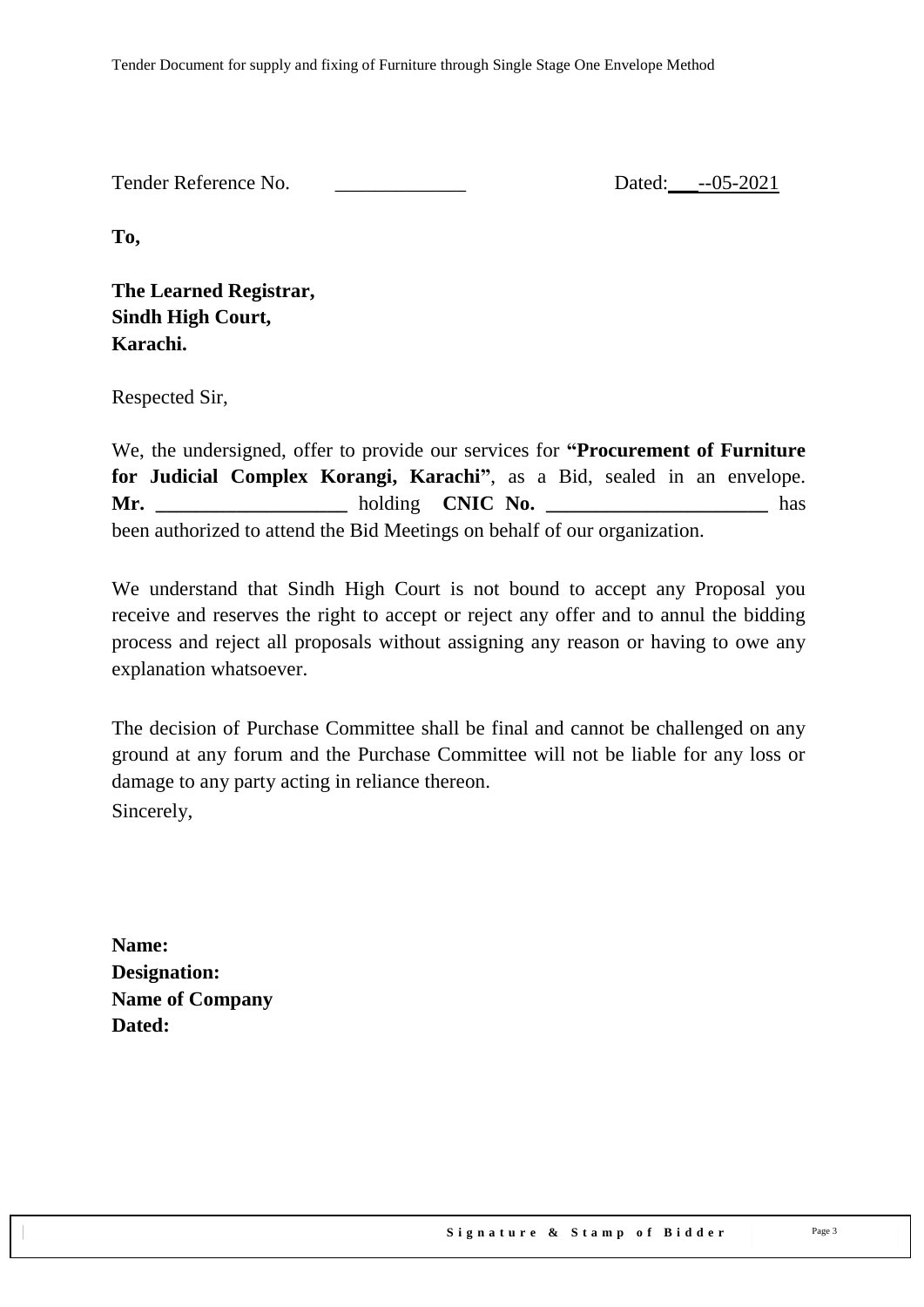## <span id="page-3-0"></span>**1. Introduction & Instruction:**

#### Dear Tenderer:

The **SINDH HIGH COURT (SHC)** is the highest judicial institution of the province of [Sindh.](https://en.wikipedia.org/wiki/Sindh) We are interested to **procurement of furniture for Judicial Complex Korangi, Karachi on LOT WISE BASIS**, as mentioned in tender document, from your esteemed firm / agency in transparent manner. SHC reserves the right to increase/ decrease the quantities as per requirement in the light of availability of funds, as per rules.

| <b>Purpose &amp; Scope</b>        | <b>Procurement furniture items for thirty two (32)</b>        |  |  |  |
|-----------------------------------|---------------------------------------------------------------|--|--|--|
|                                   | <b>Courts on Lot Wise Basis for Judicial Complex</b>          |  |  |  |
|                                   | Korangi, Karachi through fair, honest and                     |  |  |  |
|                                   | transparent tender process.                                   |  |  |  |
| <b>Method of Procurement</b>      | Tender (Single Stage One Envelope Method)                     |  |  |  |
| of<br>availability<br><b>Date</b> | of   $19^{th}$ May, 2021.                                     |  |  |  |
| document<br>tender<br>on          | http://www.sindhhighcourt.gov.pk/tender.php.                  |  |  |  |
| website                           |                                                               |  |  |  |
| Date & time of Submission         | On or before Friday, 4 <sup>th</sup> June, 2021 at 10:30 a.m. |  |  |  |
| of Bids                           |                                                               |  |  |  |
| Date & time of Opening of         | On Friday $4th$ June, 2021 at 11:00 a.m.                      |  |  |  |
| <b>Bids</b>                       |                                                               |  |  |  |
| Venue of Bid Submission &         | Office of D.G (F&A), inside I.T Compound, Sindh               |  |  |  |
| Opening                           | High Court, Saddar, Karachi.                                  |  |  |  |
| <b>Tender Fee</b>                 | <b>Nil</b>                                                    |  |  |  |
| <b>Bid Security</b>               | 5% of the bid price of all quoted lots with all taxes in      |  |  |  |
|                                   | the form of Deposit at Call or pay order or demand            |  |  |  |
|                                   | draft or a Bank Guarantee as per rules.                       |  |  |  |
| <b>Evaluation Criteria</b>        | Lowest evaluated bid on lot wise basis as per rules.          |  |  |  |
| <b>Estimated Cost</b>             | Rs. 97.889 million approximately.                             |  |  |  |
| <b>Place of delivery</b>          | Judicial Complex Korangi, Karachi.                            |  |  |  |
| <b>Bid Validity Period</b>        | 90 days from the date of opening of bids.                     |  |  |  |
| <b>Issuance of Purchase Order</b> | Office of the Project Director, High Court of Sindh,          |  |  |  |
|                                   | Karachi.                                                      |  |  |  |
| Submission of billing and         | Office of the Project Director, High Court of Sindh,          |  |  |  |
| relevant document                 | Karachi.                                                      |  |  |  |
| <b>Payment Mechanism</b>          | Payment through Pre-receipted bill via opening of             |  |  |  |
|                                   | Joint bank Account/ Escrow Account.                           |  |  |  |

Please be informed that in case of public holiday/ unforeseen events, tender will be opened on the next working day.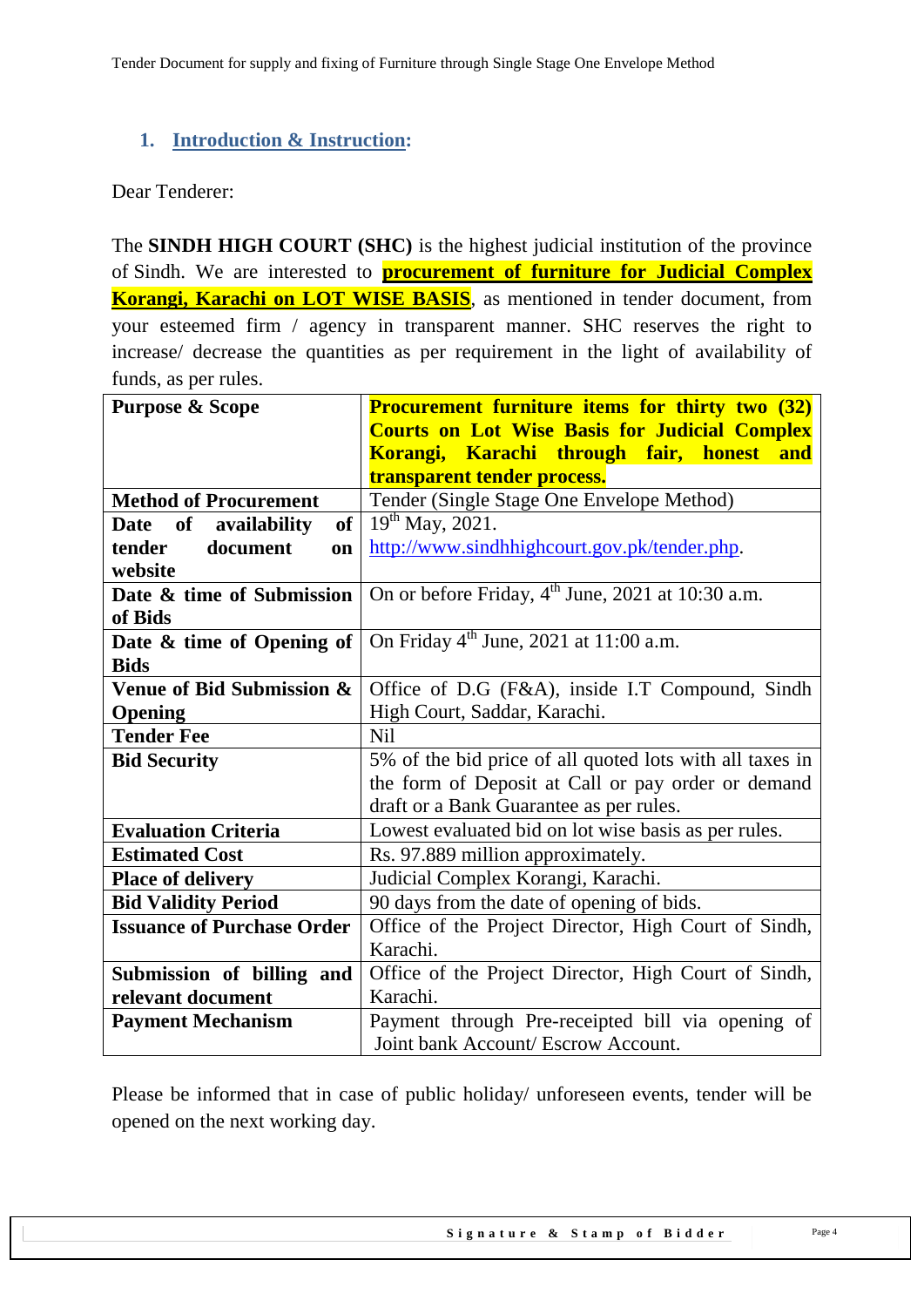### **2. Principles of Procurement:**

<span id="page-4-0"></span> Sindh High Court believes in fair, open, transparent and corruption free tender process. It is ensured that procurements are conducted in a *fair and transparent manner* and the object of procurement brings value for money to our organization. Hence, bidders are directed to provide copies of all required documents as mentioned in "Eligibility Criteria". We strictly follow "No Gift Policy" and do not favor any bidder. Any influence for winning the tender will disqualify the bidder from the tender process and bidder may be black listed for the life time subject to rules.

## <span id="page-4-1"></span>**3. Clarification and Modification of Bidding Documents:**

Bidding Document has been prepared as per rules. Clarifications (if any) for contents of bidding documents may be sent to the Procurement Committee comprising D.G (F&A), D.R (Accounts) and Accounts Officer, A.G Sindh through Registrar, High Court in writing, at least five calendar days prior to the date of opening of bid. Clarification in response to a query shall be uploaded on the official website of Sindh High Court. All bidders are advised to visit the website of Sindh High Court for keeping them updated.

It is stated that contents of bidding documents have been carefully read & understood. All queries have been properly answered by the concerned Officers of Sindh High Court well before in time. We do not have any objections on the contents of the biding documents.

| Name:               |  |
|---------------------|--|
| <b>Designation:</b> |  |
| Signature & stamp   |  |
|                     |  |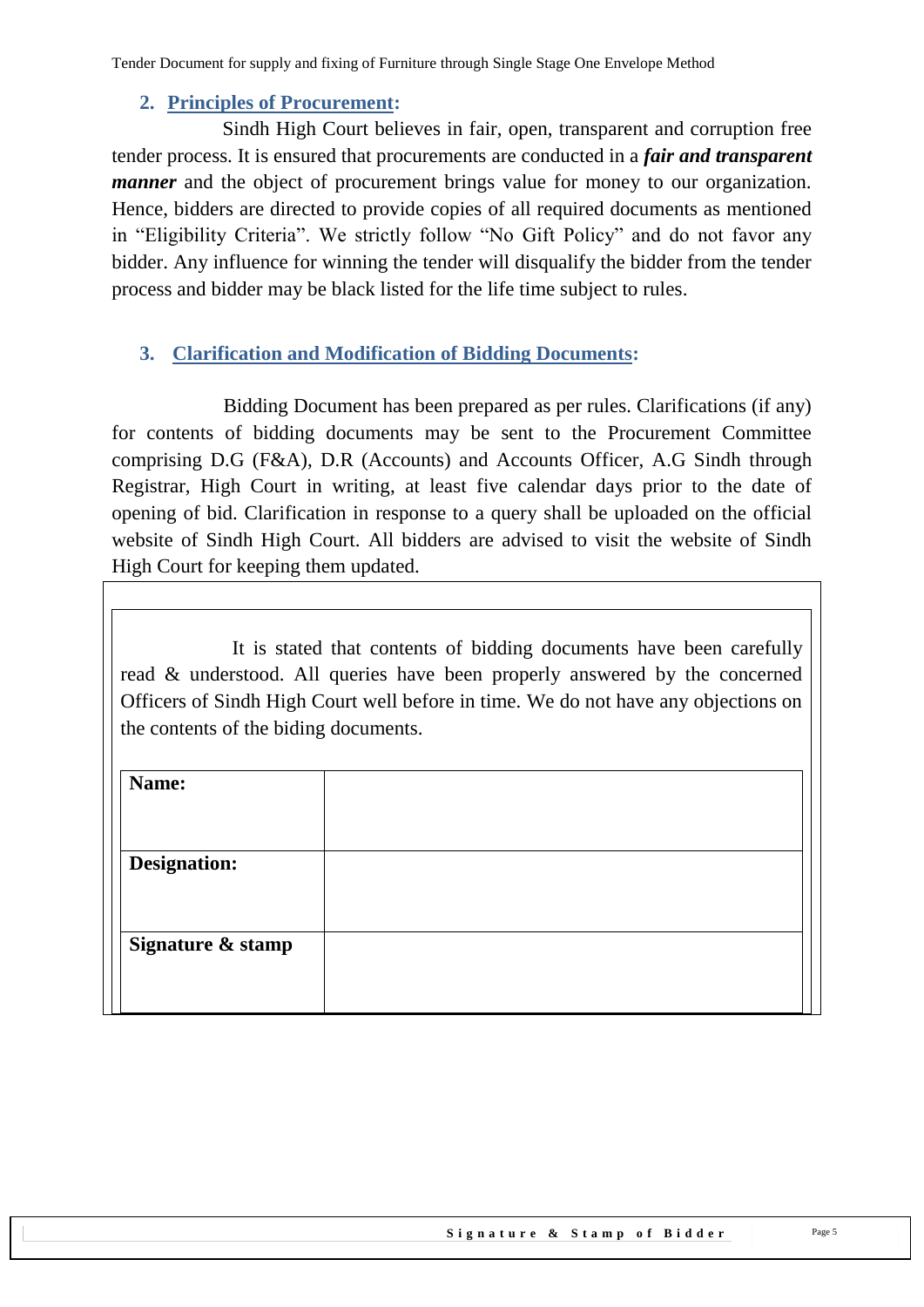## <span id="page-5-0"></span>**4. Objection(s) on Bid Evaluation Reports:**

 Bid Receiving Time Sheet, Bid Attendance Sheet, Eligibility Criteria Report, Technical Bid Evaluation Report and Financial Bid Evaluation Report shall be uploaded on the official website of High Court of Sindh. Objection(s) if any should be submitted within THREE (03) working days of uploading of reports. Thereafter, no objection shall be entertained.

It is undertaken that it is our responsibility to download the above mentioned bid reports from the official website of Sindh High Court. It is also undertaken that objection (s) if any will be submitted within THREE (03) working days of uploading of reports and we will not submit any objection after the lapse of time.

| <b>Name</b>        |  |  |
|--------------------|--|--|
|                    |  |  |
| <b>Designation</b> |  |  |
|                    |  |  |
| <b>Cell Number</b> |  |  |
|                    |  |  |
| Signature & stamp  |  |  |
|                    |  |  |
|                    |  |  |
|                    |  |  |

# <span id="page-5-1"></span>**5. Preliminary Examination of Bids:**

 Procurement Committee shall examine the bids to confirm that all required documents and specifications/ technical documentation requested in bidding documents have been provided, and to determine the completeness of each document submitted. If any of the required documents or information is missing, the bid shall be rejected. Further, Sindh High Court shall examine the Bid to confirm that all terms and conditions specified in the bidding documents have been accepted by the Bidder without any material deviation or reservation.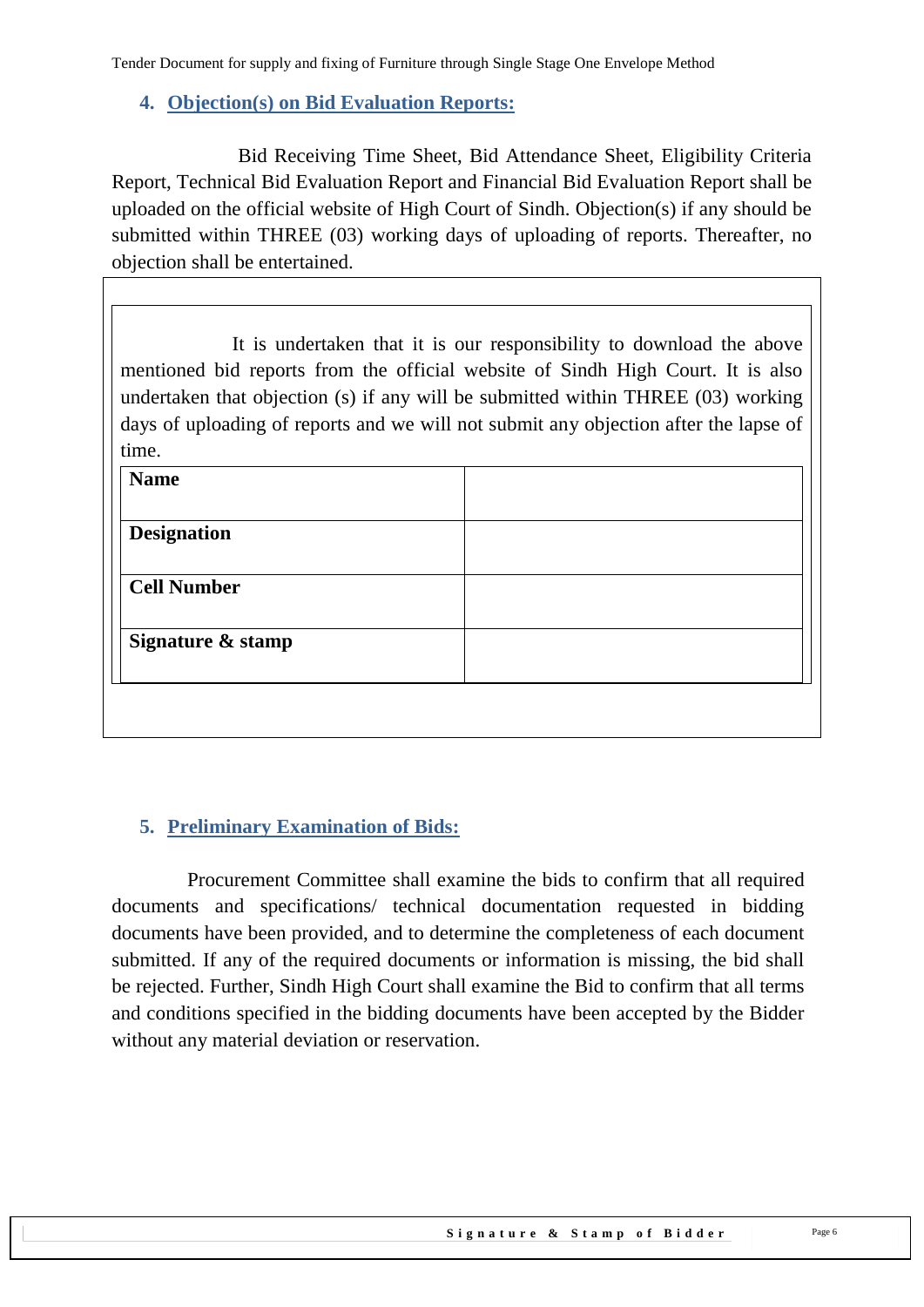## <span id="page-6-0"></span>**6. Non-responsive Bids:**

Following bids shall be rejected without consideration being non-responsive:-

- Bid submitted with less than required bid security.
- Bid submitted with irrelevant documents which are not required.
- Bid submitted without copies of relevant documents which are mandatory.
- Incomplete tender document.
- Bid which are not as format of Sihdh High Court.
- <span id="page-6-1"></span>• Bid which are manipulated and supported by fake documents.
- **7. Financial Evaluation of Eligibility Qualified Bid(s):**
- 1. Financial Evaluation of eligibility qualified Bid (s) shall be done on **LOT WISE BASIS i.e. unit price with GST.** Hence, bidders can apply for one or more than one lots as per their own convenience.
- 2. Lowest bidder (s) shall be bound to provide sample (s) of the required item (s) within seven (07) working days of issuance of Purchase Order in the office of Project Director. Purchase Order shall be issued from the office of Project Director.
- 3. In case of rejection of sample (s), bidder shall be bound to rectify the short comings within seven (07) days of rejection of sample (s).
- 4. Letter of acceptance of samples shall be issued from the office of Project Director.
- 5. All transportation & insurance cost (if any) of sample (s) shall be paid by the bidder (s).
- 6. Tender may be awarded to the lowest bidder (s) on lot wise basis, subject to approval of sample (s) and fulfillment of all the terms & conditions of bidding documents and specifications/ requirements of Sindh High Court as mentioned in bidding documents.
- 7. In case of award of tender, sample (s) will be included in item (s) ordered. Otherwise, sample (s) will be returned without incurring any liability.

It is undertaken that we shall be bound to provide sample (s) of item (s) for which our rate (s) are lowest as per above mentioned terms & conditions.

| Name:               |  |
|---------------------|--|
| <b>Designation:</b> |  |
| Signature & stamp   |  |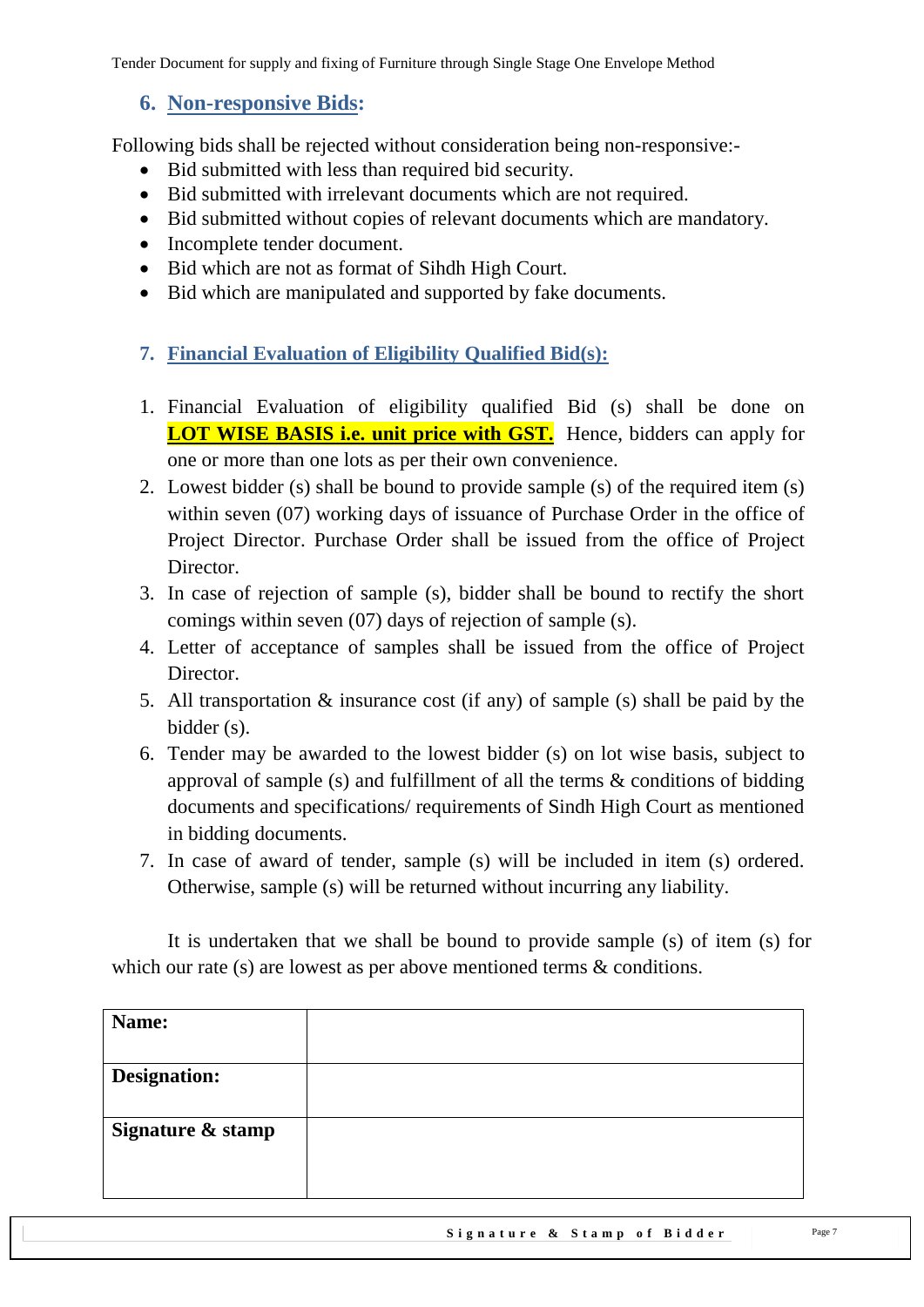# <span id="page-7-0"></span>**8. Mandatory Qualification/ Eligibility Criteria:**

#### **Hard Copies (print out) of following documents are mandatory.**

| S.N            | <b>Eligibility Criteria</b>                                           | Flag        |
|----------------|-----------------------------------------------------------------------|-------------|
| $\mathbf 0$    |                                                                       |             |
| $\mathbf{1}$   | Complete filled, signed & stamped Tender Document.                    | A           |
| $\overline{2}$ | <b>Relevant Tax Registration Certificates</b>                         | B           |
|                | (GST & NTN)                                                           |             |
| 3              | Copies of at least five (05) Purchase Orders of similar               | $\mathbf C$ |
|                | nature (furniture items) during the last five years is                |             |
|                | mandatory.                                                            |             |
|                | Purchase orders without proof of delivery shall not be                |             |
|                | considered. Further, worth of Purchase Order should be atleast        |             |
|                | Rs. $500,000/$                                                        |             |
| $\overline{4}$ | <b>Undertaking</b> on judicial stamp paper that firm has never been   | D           |
|                | blacklisted by any government semi government, autonomous             |             |
|                | and stated owned organization.                                        |             |
|                | (As per format given at the last page of tender document)             |             |
| 5              | Financial<br>(Sales Revenue) of<br>turnover<br>at<br>least            | E           |
|                | <b>Rs.</b> 1 million per year during the last three years or          |             |
|                | accumulated turnover of <b>Rs. 5 million</b> during the last 3 years. |             |
|                | (Financial statements are required and mandatory. In case of          |             |
|                | non-availability of financial statements, tender shall be             |             |
|                | rejected without any consideration)                                   |             |

It is undertaken that I have provided copies of the above mentioned documents. It is understood that Sindh High Court reserves the right to reject our bid/ disqualify us in case of non-availability of the above mentioned documents and decision of Sindh High Court shall be final.

| Name:               |  |
|---------------------|--|
| <b>Designation:</b> |  |
| Signature & stamp   |  |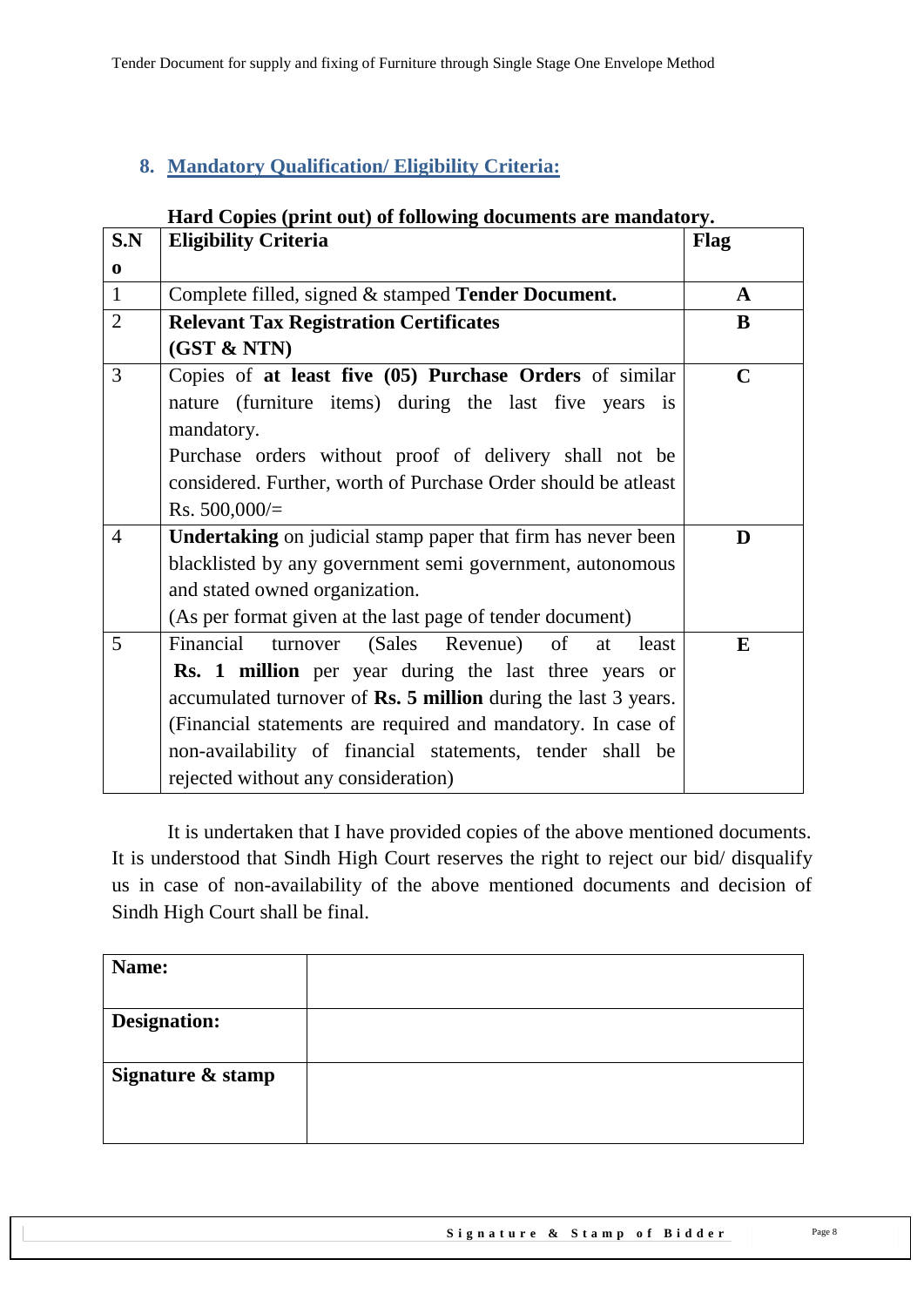# <span id="page-8-0"></span>**9. Specifications and Required Quantity**

| Lot<br>N <sub>0</sub> | <b>Specifications</b>                                                                                                                                                                                                    | Qty<br><b>Required</b><br>for one | No of<br>Court | <b>Total</b><br>Quantity<br>required | Unit<br><b>Price</b><br>with GST | <b>Amount</b><br>with GST<br><b>PKR</b> |
|-----------------------|--------------------------------------------------------------------------------------------------------------------------------------------------------------------------------------------------------------------------|-----------------------------------|----------------|--------------------------------------|----------------------------------|-----------------------------------------|
|                       |                                                                                                                                                                                                                          | Court<br>Room                     |                |                                      | <b>PKR</b>                       |                                         |
|                       |                                                                                                                                                                                                                          | <b>Furniture for Court Room</b>   |                |                                      |                                  |                                         |
| $\mathbf{1}$          | Judge Table for Court room<br>$6'x3'x2'2'$ top shesham veneer<br>frame solid sheesham wood,<br>board sprit polish as approved.<br>Glass on top (atleast 5 mm<br>thick glass).<br>Separate movable standard foot<br>rest. | $\mathbf{1}$                      | 32             | 32                                   |                                  |                                         |
| $\overline{2}$        | Judges Chair for Court room all<br>made of solid shesham wood<br>with star on back, high back<br>seat back knitted with Singalor<br>cane sprit polished as approved<br>sample of Court Room.                             | 1                                 | 32             | 32                                   |                                  |                                         |
| $\overline{3}$        | Table<br>Readers Table/Office<br>$4'x2'x2'2'$ with three drawers<br>on one side (separate lock &<br>handle<br>for<br>each<br>drawer)<br>shesham veneer board sprit<br>polished as approved sample of<br>Court Room.      | $\overline{2}$                    | 32             | 64                                   |                                  |                                         |
| $\overline{4}$        | Office<br>Chair<br>folding<br>seat<br>knitted with Singapuri cane<br>back wooden solid shesham<br>wood<br>sprit<br>polished<br>as<br>approved.                                                                           | 2                                 | 32             | 64                                   |                                  |                                         |
| 5                     | Lawyers Desk $7\frac{1}{2}$ 'x 18" x<br>$2\frac{1}{2}$ all made of shesham solid<br>beading $&$<br>molding<br>with<br>superior quality sprit polished<br>as approved sample of Court<br>Room.                            | $\overline{2}$                    | 32             | 64                                   |                                  |                                         |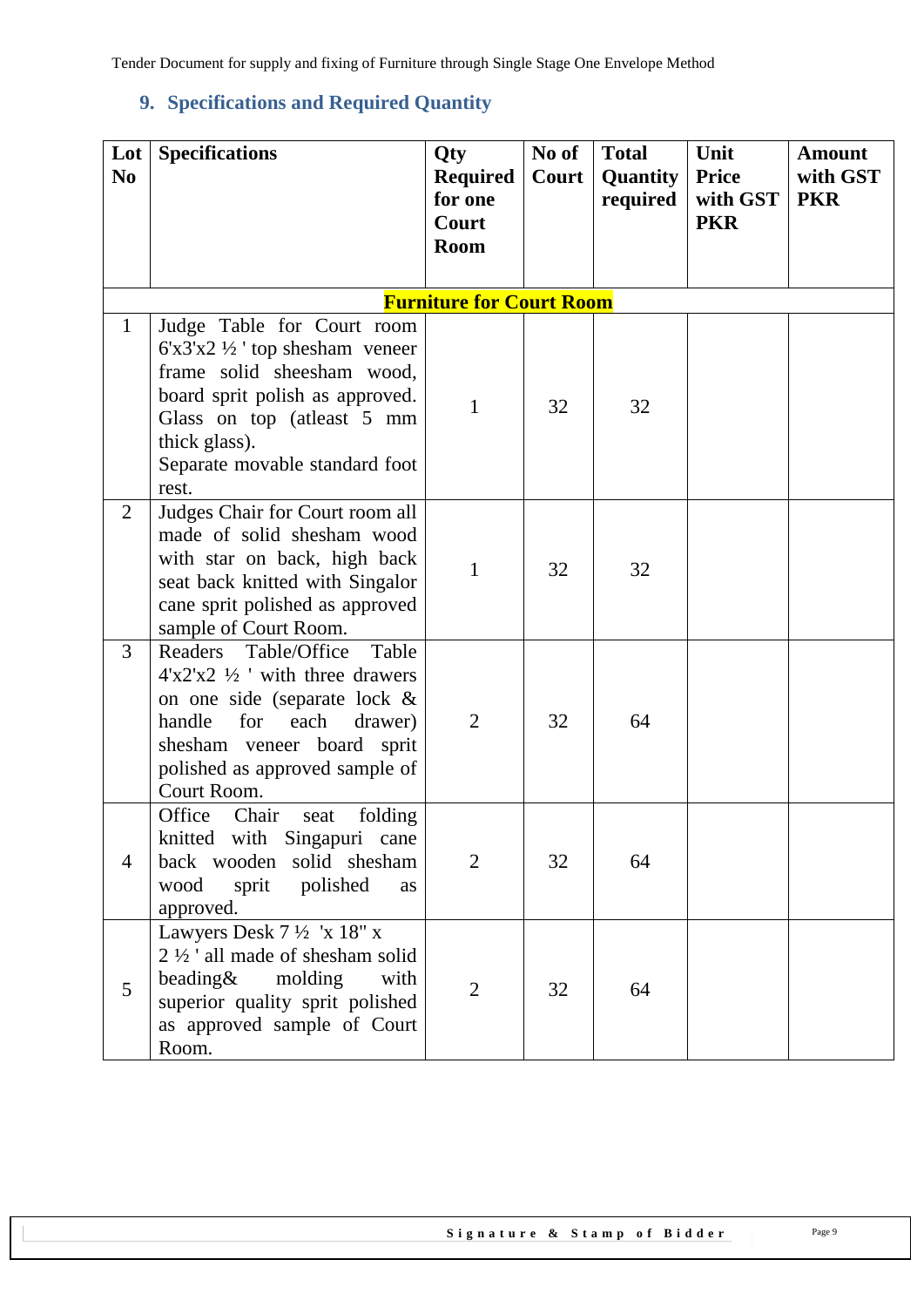| 6 | Lawyers & Visitor Benches<br>$7\frac{1}{2}$ ' x 18" x 3' made of solid<br>Shesham wood seat cushion<br>with best quality 4" thick molty<br>foam, back cushion covered<br>with Rexene with superior<br>quality sprit polished<br>as<br>approved sample of Court<br>Room. | 8 | 32 | 256 |  |
|---|-------------------------------------------------------------------------------------------------------------------------------------------------------------------------------------------------------------------------------------------------------------------------|---|----|-----|--|
| 7 | Rostrum desk for court room<br>$2\frac{1}{2}$ x 1 $\frac{1}{2}$ x 14 made of<br>Shesham veneer board sprit<br>polished as per approved<br>sample of Court Room.                                                                                                         | 2 | 32 | 64  |  |
| 8 | Benches wooden $7\frac{1}{2}$ ' x 18" x<br>3' made of solid Shesham wood<br>seat back with superior quality<br>sprit polished as approved.                                                                                                                              |   | 32 | 32  |  |

|            | <b>Furniture for Chambers of Hon'ble Judges</b>                                                                                                                                                                                                                                                                                                                                            |                                                    |                |                                        |                                             |                                                   |
|------------|--------------------------------------------------------------------------------------------------------------------------------------------------------------------------------------------------------------------------------------------------------------------------------------------------------------------------------------------------------------------------------------------|----------------------------------------------------|----------------|----------------------------------------|---------------------------------------------|---------------------------------------------------|
| Lot<br>No. | <b>Specifications</b>                                                                                                                                                                                                                                                                                                                                                                      | Qty<br>Required<br>for one<br>Court<br><b>Room</b> | No of<br>Court | <b>Total</b><br>Quantity  <br>required | <b>Unit Price</b><br>with GST<br><b>PKR</b> | <b>Amount</b><br>with<br><b>GST</b><br><b>PKR</b> |
| 9          | Executive table for Judge 6'x<br>$3'$ x $30''$ with side rack $(4' \times 2'')$<br>$\frac{1}{2}$ x 18") all made Shesham<br>veneer board with solid wood<br>moldings' best quality sprit<br>polished with matt finish<br>lacquer.<br>3 drawers with separate lock $\&$<br>handle on one side<br>Glass on top (at least 5 mm<br>thick glass).<br>Separate movable<br>standard<br>foot rest. | 1                                                  | 32             | 32                                     |                                             |                                                   |
| 10         | Chair for Judge's Chamber seat<br>and back cushion with foam,<br>with star on back, frame solid<br>shesham wood sprit polished<br>approved<br>sample<br>of<br><b>as</b><br>Chamber.                                                                                                                                                                                                        | $\mathbf{1}$                                       | 32             | 32                                     |                                             |                                                   |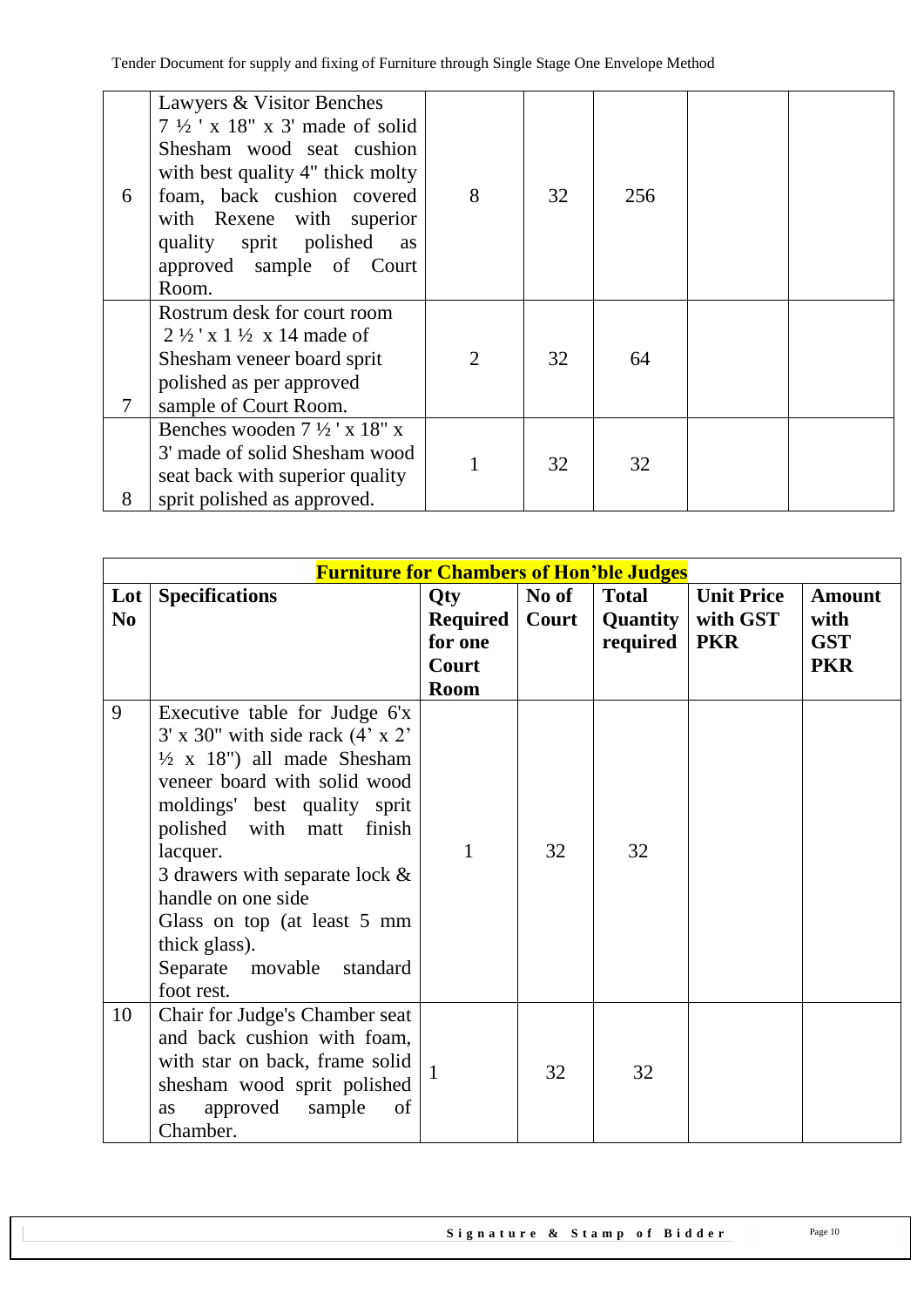| 11 | VIP Wooden Visitor Chair for<br>Judges Chamber.<br>Sheshum wood. (interwood or<br>equivalent standard)<br>High Quality Cushion Molty<br>Foam or equivalent standard<br><b>Full Seat Back Cushion.</b><br>High Quality Wood<br>sprit<br>Polish.<br>Full Size with full support of<br>back as per approved sample. | 6     | 32 | 192 |  |
|----|------------------------------------------------------------------------------------------------------------------------------------------------------------------------------------------------------------------------------------------------------------------------------------------------------------------|-------|----|-----|--|
| 12 | Sofa $4$ Seated $(2+2)$ full<br>cushion with first quality foam<br>covered with black artificial<br>leather best quality.                                                                                                                                                                                        | 1 Set | 32 | 32  |  |
| 13 | Table set 3-Pieces<br>Center<br>made<br>wooden<br>frame<br>of<br>Shesham wood sprit polish<br>with glass top (at least 5 mm)<br>as per approved sample.                                                                                                                                                          | 1 Set | 32 | 32  |  |

|                 |                                                                                                                                                                                                                                                                                         | <b>Furniture for PA Office</b> |       |                             |                   |               |
|-----------------|-----------------------------------------------------------------------------------------------------------------------------------------------------------------------------------------------------------------------------------------------------------------------------------------|--------------------------------|-------|-----------------------------|-------------------|---------------|
| $_{\text{Lot}}$ | <b>Specifications</b>                                                                                                                                                                                                                                                                   | <b>Qty</b>                     | No of | <b>Total</b>                | <b>Unit Price</b> | <b>Amount</b> |
| N <sub>0</sub>  |                                                                                                                                                                                                                                                                                         | Required                       | Court | <b>Quantity</b>             | with GST          | with          |
|                 |                                                                                                                                                                                                                                                                                         | for one                        |       | required                    | <b>PKR</b>        | <b>GST</b>    |
|                 |                                                                                                                                                                                                                                                                                         | Court                          |       |                             |                   | <b>PKR</b>    |
|                 |                                                                                                                                                                                                                                                                                         | <b>Room</b>                    |       |                             |                   |               |
| 14              | Office<br>Table $4'x2'x2'2'$<br>with<br>three<br>drawers<br>(separate lock & handle)<br>Shesham veneer board sprit<br>polished as approved.<br>Weight Support: Should<br>support weight of judicial<br>case files upto 300 kg<br>Foot rest for extra comfort<br>and long hours working. | $\mathbf{1}$                   | 32    | 32                          |                   |               |
| 15              | Office Chair seat folding<br>knitted with Singapuri cane<br>back wooden solid shesham<br>wood sprit polished<br>as<br>approved.<br>Full Size with full support<br>of back as per sample.                                                                                                | $\overline{1}$                 | 32    | 32                          |                   |               |
|                 |                                                                                                                                                                                                                                                                                         |                                |       | Signature & Stamp of Bidder |                   | Page 11       |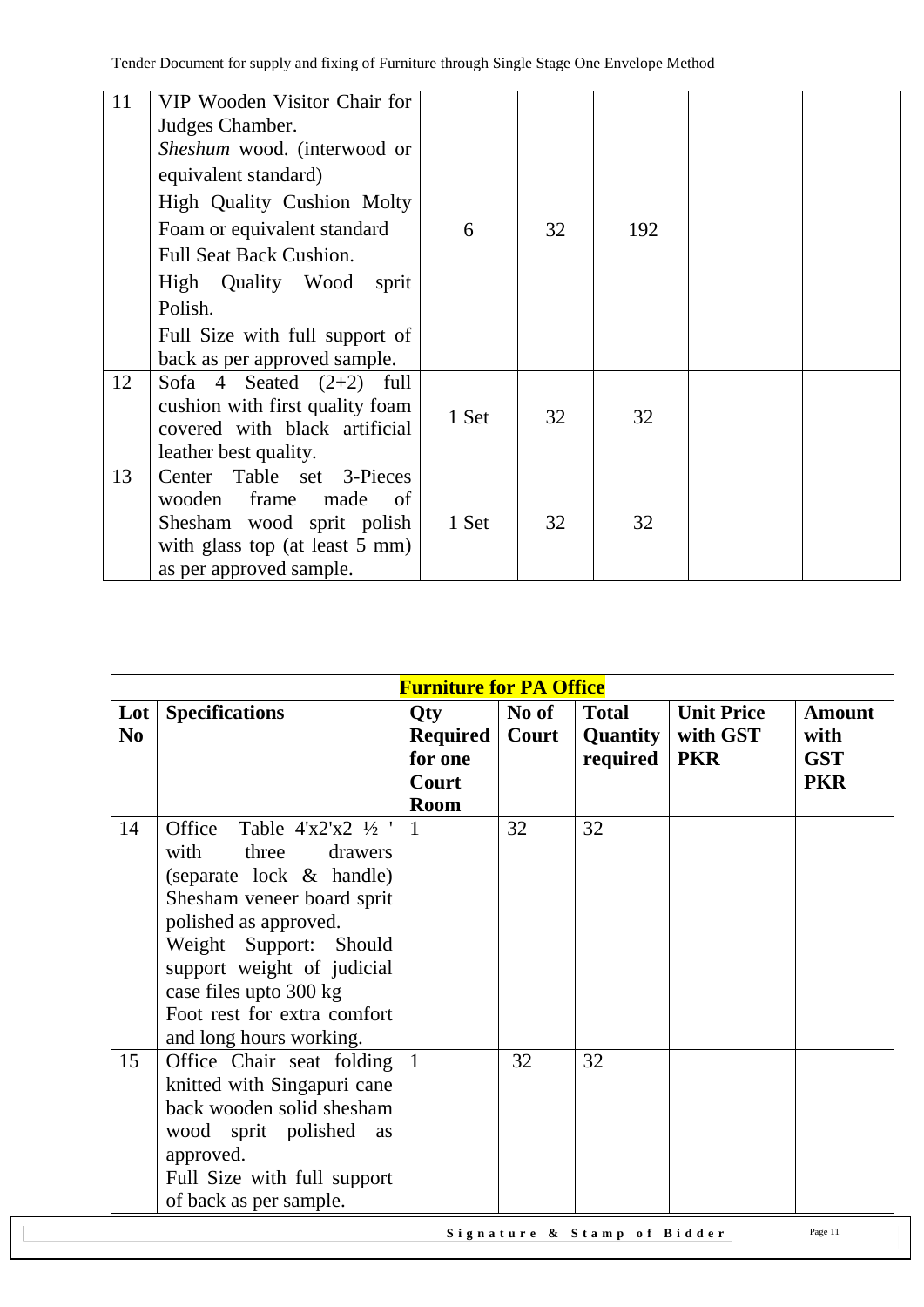| 16 | Office chair seat folding $ 4$<br>knitted with Singapuri can<br>back wooden solid shesham<br>wood sprit polished<br>as<br>approved.<br>Full Size with full support<br>of back as per sample.                                                                                                                                                                                                                                                                                              |              | 32 | 128 |  |
|----|-------------------------------------------------------------------------------------------------------------------------------------------------------------------------------------------------------------------------------------------------------------------------------------------------------------------------------------------------------------------------------------------------------------------------------------------------------------------------------------------|--------------|----|-----|--|
| 17 | <b>Computer Table</b><br>Interwood/imported<br><b>or</b><br>equivalent standard.<br>Size: $4'$ X 2' X 2' $\frac{1}{2}$<br>Made of solid sheesham<br>wood, folding & molding<br>with<br>superior<br>quality<br>polish.<br>Right Side: Three Drawers<br>with separate handles $\&$<br>locks for each drawer.<br>Left Side: One Full Size<br>File Cabinet for CPU with<br>mechanism<br>for<br>proper<br>wiring.<br>Key board Tray.<br>Foot rest for extra comfort<br>and long hours working. | $\mathbf{1}$ | 32 | 32  |  |
| 18 | <b>Computer Chair</b><br>Interwood/imported<br><b>or</b><br>equivalent standard.<br>Upholstered<br>with<br>best<br>quality foam & fabric/<br>Leatherette on both back<br>and seat.<br>Minimum Foam thickness:<br>2 inch with two years<br>warranty.<br>Imported Base Hydraulic<br>System.<br>Imported<br>base<br>with<br>minimum five (05) wheels.<br>Specially designed for long<br>hour sitting.<br>Revolving $\&$<br>reclining<br>mechanism.<br>Double<br>Machine<br>Adjustable.       | 1            | 32 | 32  |  |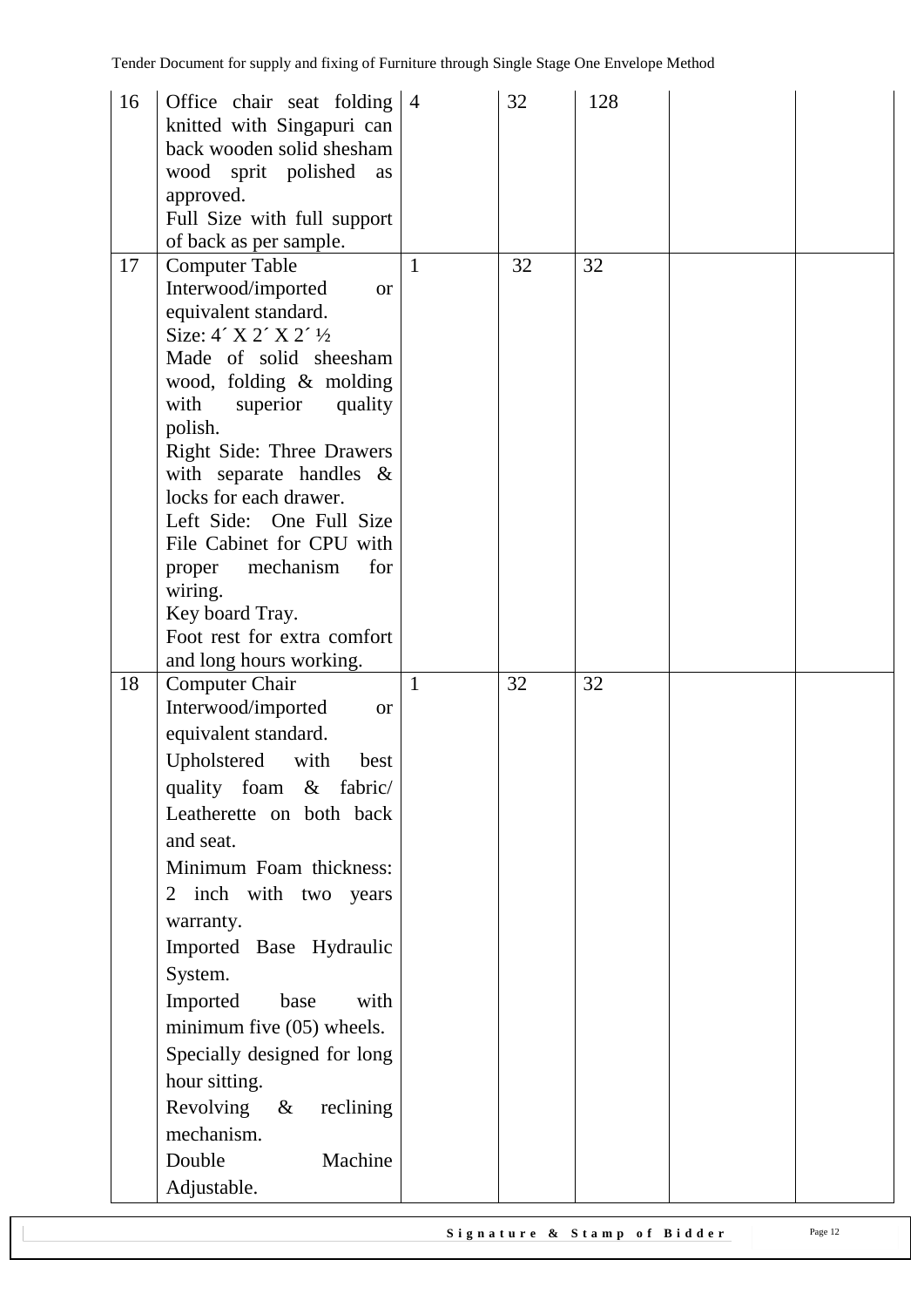|                |                                                        | <b>Furniture for General Offices &amp; Others</b> |       |              |                   |               |
|----------------|--------------------------------------------------------|---------------------------------------------------|-------|--------------|-------------------|---------------|
| Lot            | <b>Specifications</b>                                  | <b>Oty</b>                                        | No of | <b>Total</b> | <b>Unit Price</b> | <b>Amount</b> |
| N <sub>0</sub> |                                                        | <b>Required</b>                                   | Court | Quantity     | with GST          | with GST      |
|                |                                                        | for one                                           |       | required     | <b>PKR</b>        | <b>PKR</b>    |
|                |                                                        | Court<br><b>Room</b>                              |       |              |                   |               |
| 19             | Office Table4'x2'x2 $\frac{1}{2}$ ' with               |                                                   |       |              |                   |               |
|                | three drawers on one side                              |                                                   |       |              |                   |               |
|                | Shesham veneer board sprit                             |                                                   |       |              |                   |               |
|                | polished as approved.                                  |                                                   |       |              |                   |               |
|                | Weight Support: Should                                 |                                                   |       |              |                   |               |
|                | support weight of judicial                             | 12                                                | 32    | 384          |                   |               |
|                | case files upto 300 kg                                 |                                                   |       |              |                   |               |
|                | Right Side: Three Drawers                              |                                                   |       |              |                   |               |
|                | with separate handles $\&$                             |                                                   |       |              |                   |               |
|                | locks for each drawer.                                 |                                                   |       |              |                   |               |
|                | Key board Tray.                                        |                                                   |       |              |                   |               |
| 20             | Full Size Office Chair seat                            |                                                   |       |              |                   |               |
|                | folding folding knitted with                           |                                                   |       |              |                   |               |
|                | Singapuri cane back wooden<br>solid shesham wood sprit | 12                                                | 32    | 384          |                   |               |
|                | polished as approved.                                  |                                                   |       |              |                   |               |
|                | Full Size with full support of                         |                                                   |       |              |                   |               |
|                | back.                                                  |                                                   |       |              |                   |               |
| 21             | Full Size Office Chair seat                            |                                                   |       |              |                   |               |
|                | folding<br>knitted<br>with                             |                                                   |       |              |                   |               |
|                | Singapuri cane back wooden                             |                                                   |       |              |                   |               |
|                | solid shesham wood sprit                               | 48                                                | 32    | 1536         |                   |               |
|                | polished as approved.                                  |                                                   |       |              |                   |               |
|                | Full Size with full support of                         |                                                   |       |              |                   |               |
|                | back.                                                  |                                                   |       |              |                   |               |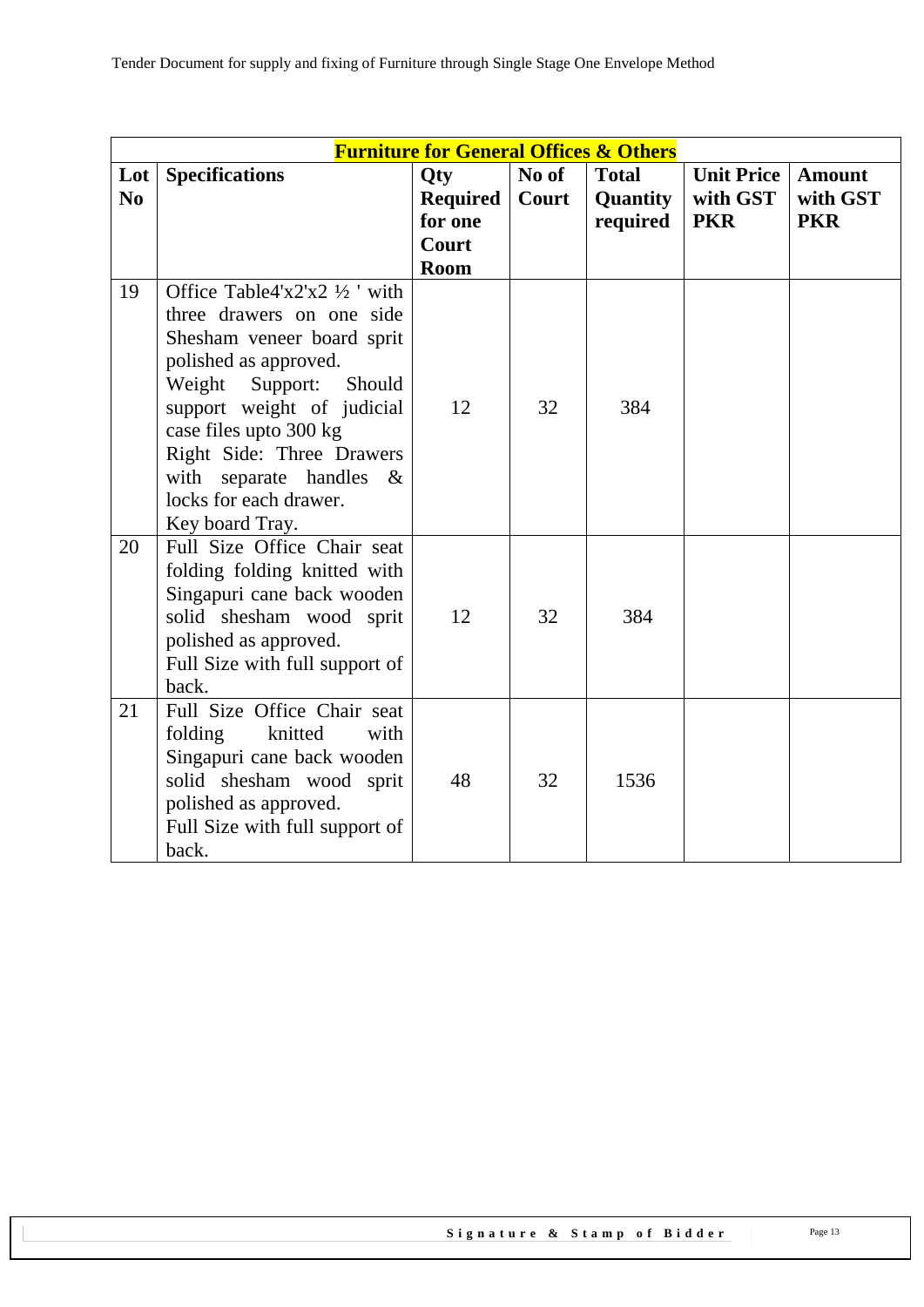| 22 | Steel Almirah 6'x3 ½ ' x $1/2$ '<br>using 22 Gauge Steel sheet<br>complete as per approved<br>design.<br>Number of doors: 02<br>Look: Modern<br>Usage: Judicial Branches<br>(for keeping heavy case<br>files)<br>Number of Compartments:<br>05<br>Door Open Style: Front<br>Lock: Imported Metallic<br>lock<br>Hammer Colour. | 12 | 32 | 384 |  |
|----|-------------------------------------------------------------------------------------------------------------------------------------------------------------------------------------------------------------------------------------------------------------------------------------------------------------------------------|----|----|-----|--|
| 23 | Steel File Cabinet with four<br>drawers with separate lock $\&$<br>handles.<br>size. $54"x24"x18"$ all made<br>by 22 SWG with gray<br>hammer paint approved.                                                                                                                                                                  | 12 | 32 | 384 |  |
| 24 | Fixed plastic Chair (3 in one)<br>for litigant public.                                                                                                                                                                                                                                                                        | 8  | 32 | 256 |  |

|                       |                                                                                                                                                             | <b>Furniture for Record Room</b>                                 |                |                                      |                                             |                                  |
|-----------------------|-------------------------------------------------------------------------------------------------------------------------------------------------------------|------------------------------------------------------------------|----------------|--------------------------------------|---------------------------------------------|----------------------------------|
| Lot<br>N <sub>0</sub> | <b>Specifications</b>                                                                                                                                       | <b>Qty</b><br><b>Required</b><br>for one<br>Court<br><b>Room</b> | No of<br>Court | <b>Total</b><br>Quantity<br>required | <b>Unit Price</b><br>with GST<br><b>PKR</b> | Amount<br>with GST<br><b>PKR</b> |
| 25                    | Record Rack 7' x 4' x $1 \frac{1}{2}$ '<br>three side open for record<br>room, using angle iron with<br>22 gauge steel sheet shelf<br>complete as approved. | 6                                                                | 32             | 192                                  |                                             |                                  |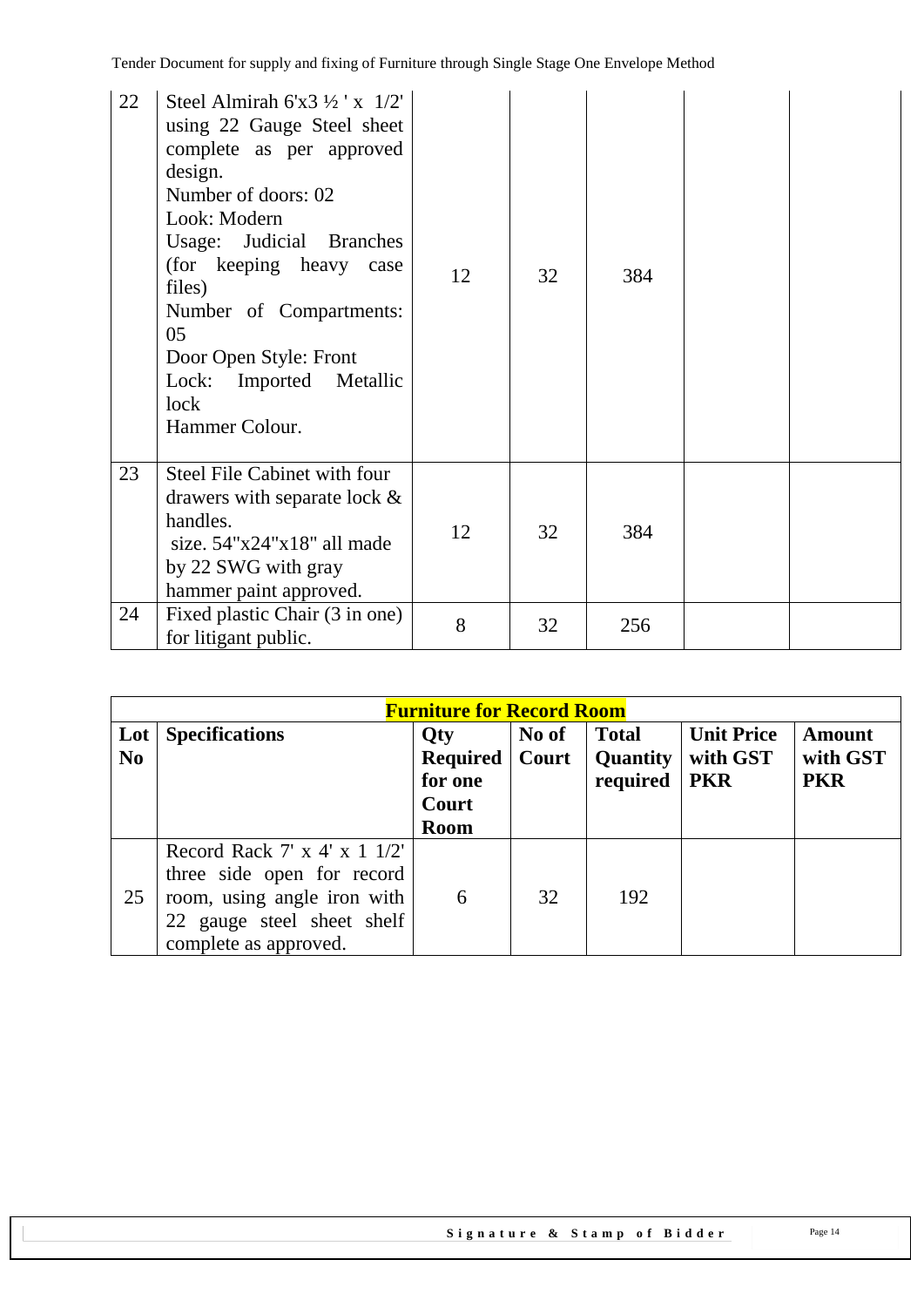|           |                                                                                                                                                       | <b>Furniture for Library</b>                                     |       |                                                       |                                             |                                  |
|-----------|-------------------------------------------------------------------------------------------------------------------------------------------------------|------------------------------------------------------------------|-------|-------------------------------------------------------|---------------------------------------------|----------------------------------|
| Lot<br>No | <b>Specifications</b>                                                                                                                                 | <b>Oty</b><br><b>Required</b><br>for one<br>Court<br><b>Room</b> | No of | <b>Total</b><br><b>Court   Quantity  </b><br>required | <b>Unit Price</b><br>with GST<br><b>PKR</b> | Amount<br>with GST<br><b>PKR</b> |
| 26        | Bookself 7'x4'x18" Depth all<br>made of Shesham veneer board<br>with wood beading and glass<br>shutter with wooden frame sprit<br>polish as approved. | 6                                                                | 32    | 192                                                   |                                             |                                  |
| 27        | 3<br>Table<br>Library Reading<br>$1/2'x2'x2$ $1/2'$ all made<br>of<br>shesham veneer board sprit<br>polished as approved.                             | 4                                                                | 32    | 128                                                   |                                             |                                  |
| 28        | Library Chair seat knitted with<br>Singapuri cane back wooden<br>shesham wood sprit<br>solid<br>polished as approved.                                 | 8                                                                | 32    | 256                                                   |                                             |                                  |

- a. Rates must be quoted in Pakistani Currency.
- b. Rates must be inclusive of GST.
- c. All Government taxes shall be applicable as per rules.
- d. Transportation, installation, fixing and all other cost must be included in unit rates.
- e. Taxes shall be deducted by the Office of A.G Sindh and its decision shall be final.
- **f. No request for change in price shall be considered under any circumstances due to fluctuation in dollar prices or any other factor affecting the prices.**
- g. Bidder should have active vendor I.D at the time of submission of bill.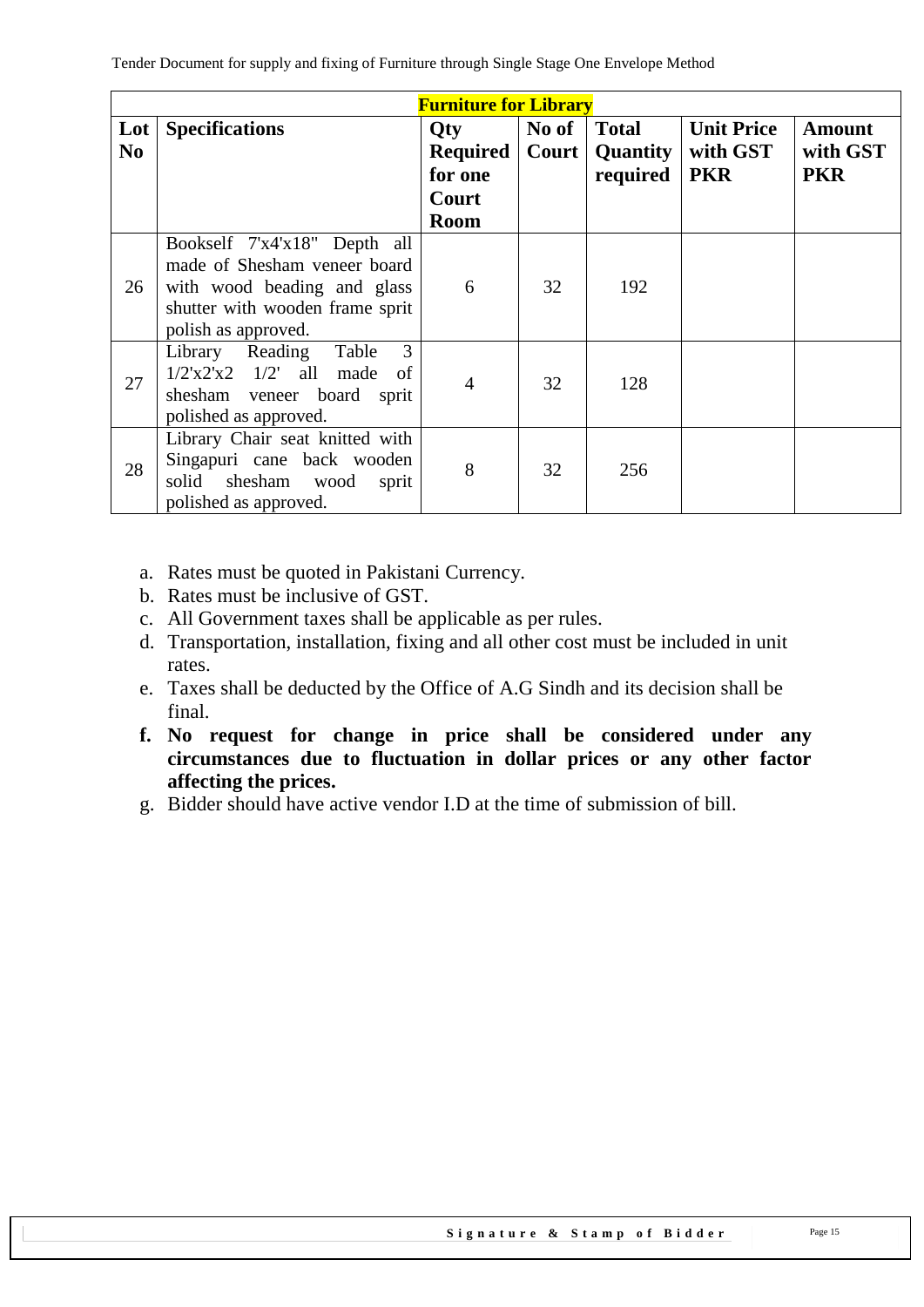<span id="page-15-0"></span>**9.1. Sample of Calculation of Bid Security (along with financial proposal)**

- 1. **Bid Security of 5% of total quoted amount of all applied lots** will be deposited along with Tender Document in shape of BID SECURITY FORM/ PAY ORDER/ BANK DRAFT as reflected in tender notice.
- 2. Bid Security should favour Drawing and Disburing Officer, High Court of Sindh, Karachi.
- 3. Original Bid Security and copy of the same is mandatory.

| <b>Total Amount</b>            |  |
|--------------------------------|--|
| (with GST)                     |  |
| 5% of Total Amount             |  |
| <b>Pay Order Number</b>        |  |
| <b>Pay Order Issuance Date</b> |  |
| <b>Name of Bank</b>            |  |
| <b>Amount of Pay Order</b>     |  |
| <b>Period of Validity</b>      |  |

<span id="page-15-1"></span>**Please attach/ paste/ staple copy of Bid Security in this Box**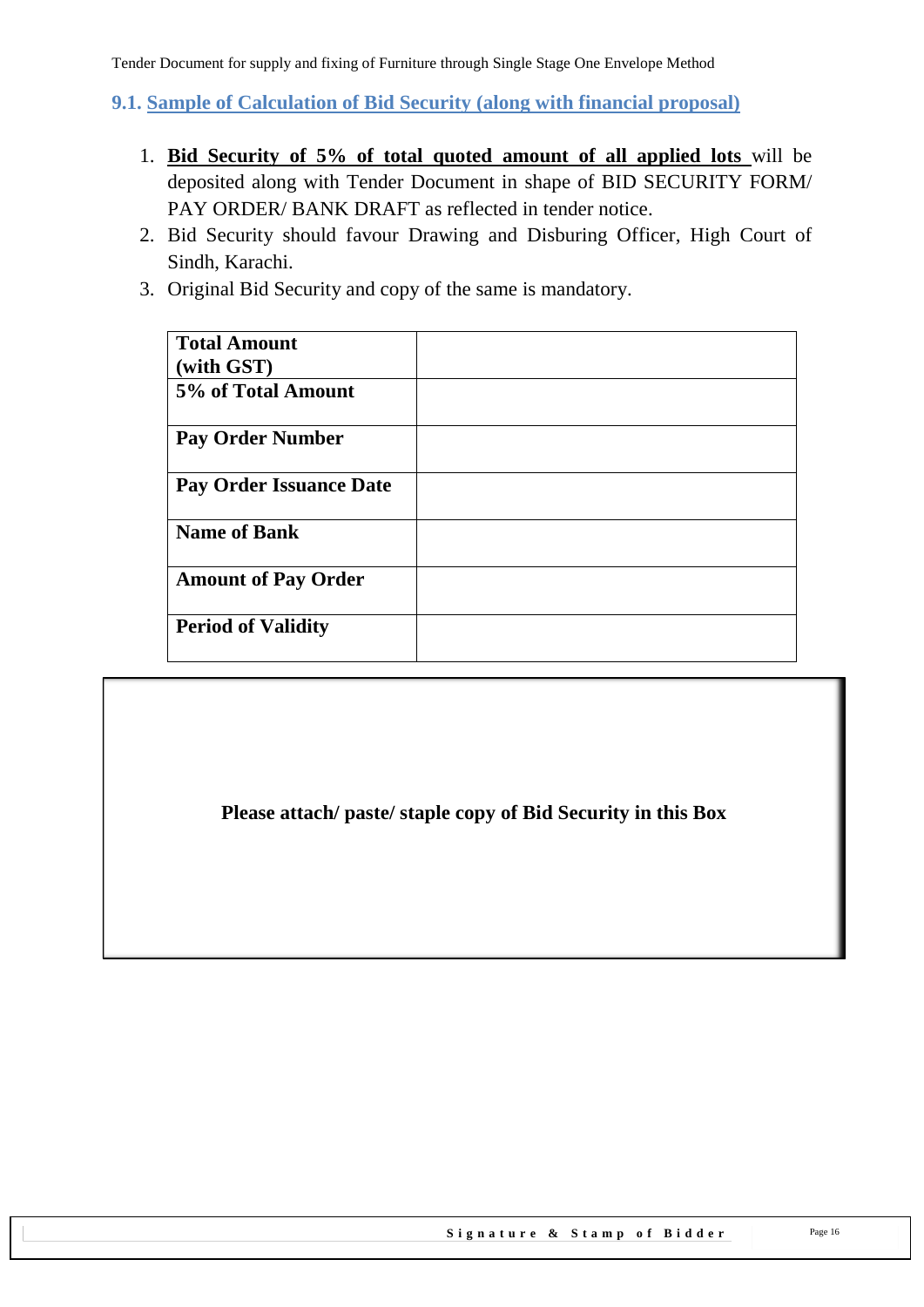## **10. Terms & Conditions:**

- 1. **Bidding Method**: *Single Stage-One Envelope method* will be adopted for bidding process as per SPPRA Rules.
- 2. **Qualification/ Eligibility:** Bidders are bound to submit copies of all documents as mentioned in Eligibility Criteria Section, in order to establish their eligibility to participate in bid. In case of non-availability of either, soft or hard copy, bidder may be disqualified.
- 3. **Release of Bid Security**: The bid security of unsuccessful bidder will be released by SHC after award of work or after expiry of bid validity period as per rules.
- 4. **Late Bids**: Sindh High Court shall not consider any bid that arrives after the deadline for submission of bids, as reflected in NIT. Any bid received after the deadline for submission of bids shall be declared late, rejected, and returned unopened to the Bidder.
- 5. **Responsive Bids**: A substantially responsive Bid is one that conforms to all the terms, conditions, and specifications of the Bidding Documents without material deviation, reservation, or omission. Non-responsive Bids shall not be considered. Bidders are advised in their own interest to prepare their bids as per format, requirements, terms & conditions, mentioned in bid documents. Bidders are also advised to submit copies of all required documents along with their bids.
- 6. **Award of Contract**: Sindh High Court may award the Contract to the **qualified Bidder** whose offer has been determined to be the lowest evaluated bid and is substantially responsive to the Bidding Documents, provided further that the Bidder is determined to be qualified to perform the Contract satisfactorily.
- 7. **Notification/ Purchase Order for Award of Contract**: Prior to the expiration of the period of bid validity, Sindh High Court will notify the successful Bidder, in writing, that its Bid has been accepted. Until a formal Contract is prepared and executed, the purchase order/ notification of award shall constitute a binding Contract.
- 8. **Performance Security**: The bid security of successful bidder will be released after submission of Performance Security equal to **10% of total cost of contract**.
- 9. **Release of Performance Security**: Performance Security shall be released after successful delivery of goods and issuance of satisfactory certificate from the concerned officer.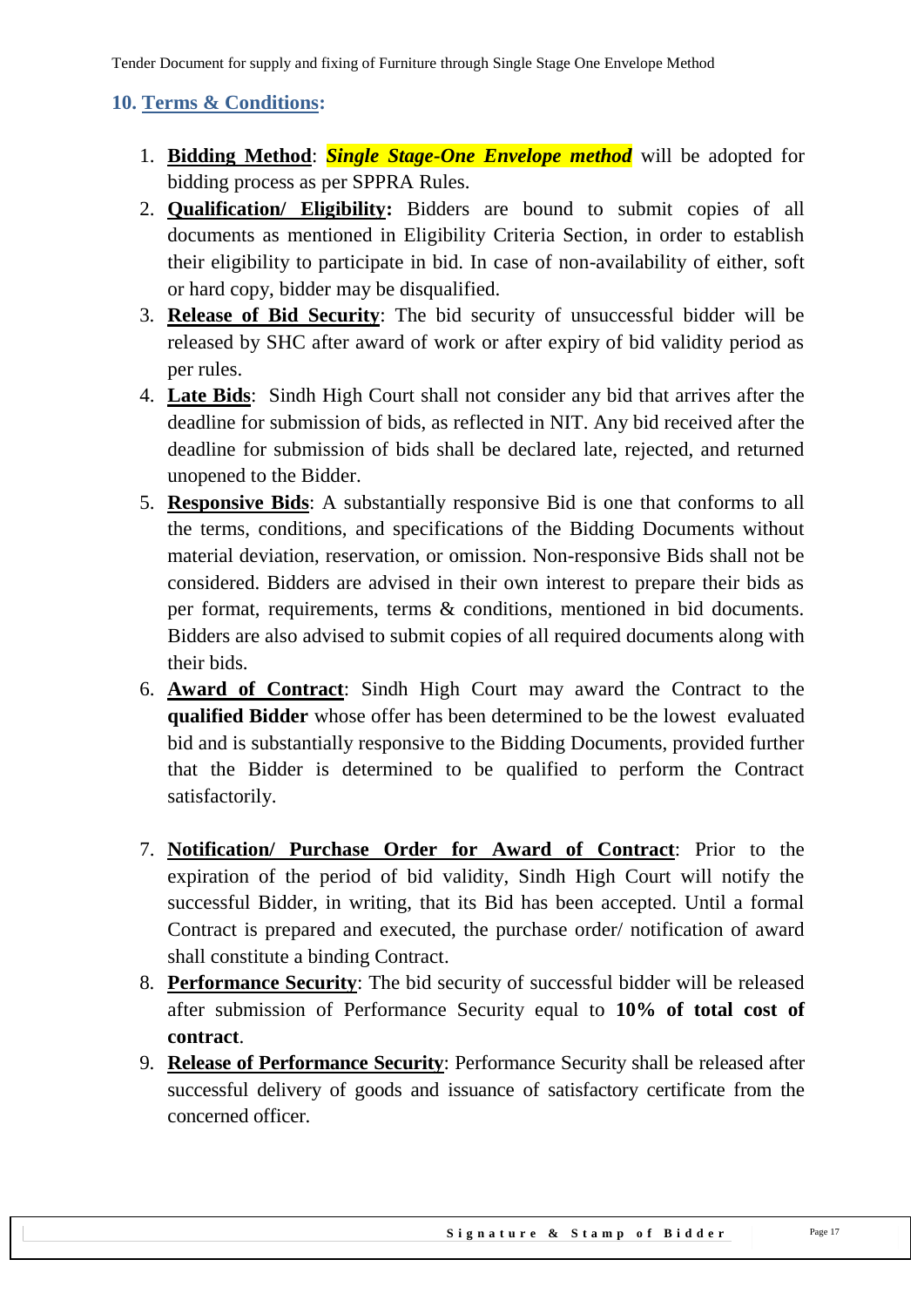- 10.**Validity Period:** The procurement contract will be awarded within bid **validity period i.e. 90 days** as per SPRRA Rules.
- 11.**Receiving/Acceptance of Purchase Order:** The vendor will sign the copy of the Purchase Order as acknowledgement. Copy of Purchase Order along with relevant documents must be submitted along with bill in the Office of Project Director.
- 12.**Delivery Mechanism**: Successful bidder shall deliver the goods within **sixty (60) calendar days** of approval of samples. Approval letter of samples shall be issued from the Office of Project Director.
- 13.**Delayed Delivery:** 1% penalty of the total amount will be imposed per day for which the company/firm/agency failed to deliver within the delivery/execution period. No request for extension in delivery date shall be considered.
- 14.**Inspection:** Physical inspection will be carried out by the concerned Officer of the office of the Project Director. Ordered material is subject to final inspection at the time of delivery.
- 15.**Quantity Delivered:** Competent Authority reserves the right to increase/decrease the quantity as per requirement and availability of funds, as per rules.
- 16. **Condition of Goods**: All items must meet in all respects with the sample/specifications & conditions of the Order and must be in good condition & conform to the best industrial quality standards; otherwise they will be liable to be rejected as per rules.
- 17.**Rejection of Goods:** We reserve the right to cancel any or all the items if material is not in accordance with our specification or if the delivery is delayed.
- 18.**Disclosure of Confidential Script/Material:** All rights reserve with the SHC and no information either in written/electronic media/copying form should be disseminated without the permission of the authority.
- 19.**Resolution of Differences:** In case of any difference or dispute arises between the parties, the same shall be dealt with as per rules.
- 20.**Rules, Regulations & Policies:** All rules, regulations and policies will be governed in accordance to the SPPRA.
- 21.**Mistakes in Calculation:** The contractor/ supplier will be liable for any mistakes in calculation of price/ rate and amount and shall be liable to suffer the loss arises at any stage of contract, due to mistakes in calculation or tax rates.
- 22. **Government tax(es), levi(es) and charges(s)**: All Government taxes (including Income tax and stamp duty), levies and charges will be charged as per rules. Bidder should keep them updated regarding taxation issues in consultation with the relevant tax regulatory authorities.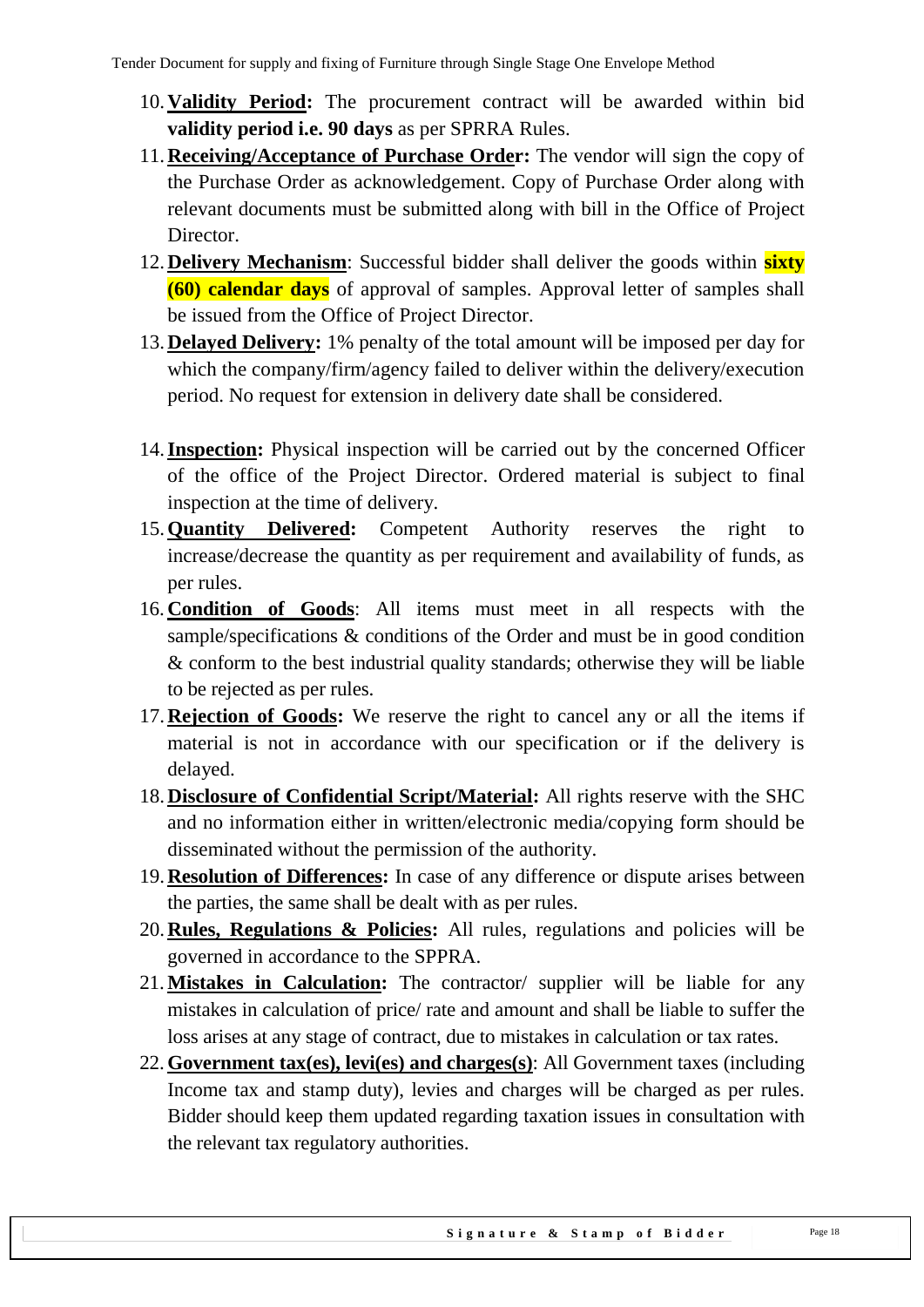- 23.**Stamp Duty**: Stamp duty will be levied as per rules. All matters of stamp duty shall be dealt with by the budget branch and A.G Sindh.
- 24.**Alternative Bids**: Alternative bids shall not be considered and complete tender shall be rejected being non-responsive.
- 25.**Cost of Bidding**: Tender documents can be downloaded free of cost. However, the Bidder shall bear all costs associated with the preparation and submission of its bid, and Sindh High Court shall not be responsible or liable for those costs, regardless of the conduct or outcome of the bidding process.
- 26.**Rights of Sindh High Court**: Sindh High Court reserves the right to accept or reject any bid, and to annul the bidding process and reject all bids at any time prior to contract award, without thereby incurring any liability to Bidders.
- 27.**Interest on Late Payments**: No interest shall be paid on late payment if cheque is received late from the Office of A.G Sindh. However, every effort shall be made for timely payments to successful bidders.
- 28.**Insurance:** The goods supplied under that contract should be fully insured. All cost of insurance shall be paid by the successful bidder. If the goods are not insured then risk if any shall be suffered by the successful bidder.
- 29.**Warrants:** Supplier must warrants that goods supplied would be new, unused and as per best industrial standards. All terms and conditions of standard warranty shall be applicable.
- 30.**Termination of Contract**: SHC may terminate the contract, if the successful bidder fails to supply all or parts of goods within definite time or fails to perform any other obligations of contract or bidder has failed to submit performance security or bidder has involved in fraud/ corruption.
- 31.**Manipulation of Tender Documents**: Any type of manipulation/ alteration/ changes in tender document by the bidder for favoring the bidder shall not be tolerated under any circumstances and bid shall be rejected being non-responsive.

It is hereby certified that the terms and conditions have been read, agreed upon and signed.

| Name:               |  |
|---------------------|--|
|                     |  |
| <b>Designation:</b> |  |
| Signature & stamp   |  |
| <b>Cell No</b>      |  |